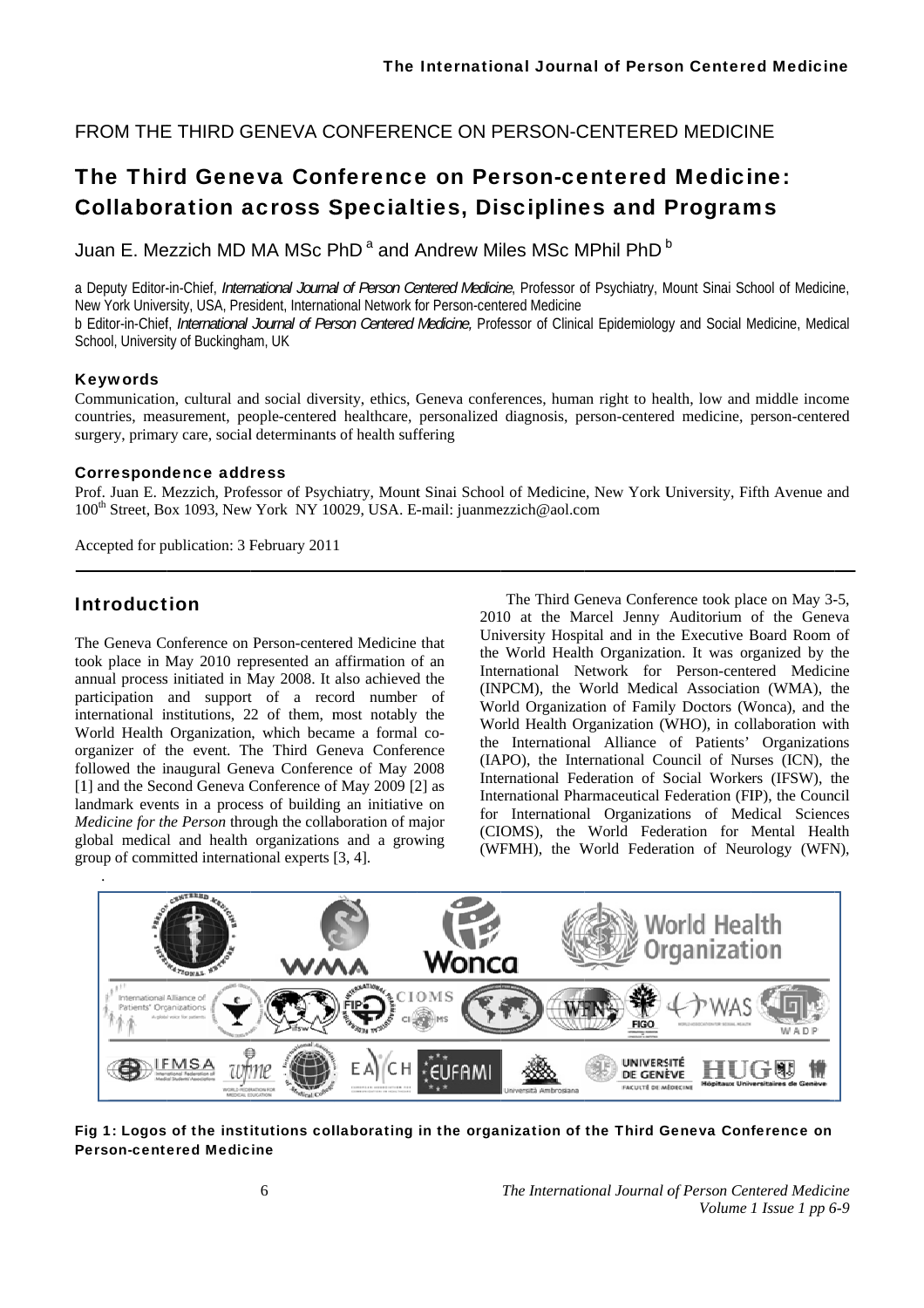the International Federation of Gynecology and Obstetrics (FIGO), the World Association for Sexual Health (WAS), the World Association for Dynamic Psychiatry (WADP), the International Federation of Medical Students' Associations (IFMSA), the World Federation for Medical Education (WFME), the International Association of Medical Colleges (IAOMC), the European Association for Communication in Health Care (EACH), the European Federation of Associations of Families of People with Mental Illness (EUFAMI), Ambrosiana University, Geneva University and the Paul Tournier Association. The logos of these institutions are presented in Figure 1. The Third Geneva Conference on Person-centered Medicine, under the overall theme of *Collaboration across Disciplines, Specialties and Programs* examined, through a set of sessions, the guiding value of person- and peoplecenteredness, ethical aspirations, basic communication skills, fundamental clinical care activities, the challenge of surgical and intensive care procedures, the vicissitudes of the life cycle and the implications of cultural diversity. The Conference Core Organizing Committee was composed of J.E. Mezzich (INPCM President and World Psychiatric Association President 2005-2008), J. Snaedal (World Medical Association President 2007-2008), C. van Weel (World Organization of Family Doctors President 2007-2010), I. Heath (Royal College of General Practitioners President), M. Botbol (WPA French Member Societies Association President), I. Salloum (WPA Classification Section Chair) and W. Van Lerberghe (Director of the WHO Department for Health System Governance and Service Delivery). Also collaborating organizationally were O. Kloiber (WMA Secretary General), A.M. Delage (WMA Secretariat), R. Kawar (WHO), and J. Dyrhauge (WHO). Financial or in-kind support for the Conference was provided by 1) the International Network for Person-centered Medicine (core funding), 2) the World Health Organization (covering invited participants' travel and accommodation expenses, a conference reception, and some secretarial and logistic services), 3) University of Geneva Medical School (auditorium services and coffee breaks), 4) Paul Tournier Association (a conference reception and the conference dinner for a group of invited participants), 5) The World Medical Association (local secretariat and printing services and support to extend the conference dinner to all participants) and 6) Participants' registration fees.

The Conference was opened by authorities of the University of Geneva Medical School, the Director of the WHO Department for Health System Governance and Service Delivery representing the WHO Assistant Director-General for Health Systems and Services, the President of the World Medical Association (WMA) and the members of the Organizing Committee. The opening address was delivered by the INPCM President, who presented a progress report on the INPCM's first months of existence emerging from the Second Geneva Conference. He touched on the establishment of a governing Board and

initial organizational bases, development of an active publications program including a journal supplement with the edited papers from the First Geneva Conference, a well visited website, an institutional logo and the organization of the Third Geneva Conference.

# Sessions and symposia of the Third Geneva Conference The first session

The first session of the scientific program involved a symposium on person-centered medicine and primary health care organized by WHO. The key speaker was the Director of the WHO Department for Health System Governance and Service Delivery who presented arguments on why measuring person-centered medicine and people-centered care is *vital*. His presentation was commented on by general practitioners, academics and patient representatives. Importantly, the need to develop procedures for appraising the extent to which person- and people-centered care take place emerged as a clear recommendation.

### The second session

A symposium on ethics and the person-centered approach constituted the second session. It started with an examination of the problems derived from reifying disease and restrictively considering numerical data which undermine full attention to subjective experience and the suffering person. The second presentation argued that attention to the social determinants of health is crucial for advancing human rights and ethics in health care. The final paper presented an African perspective including references to local concepts (*ubuntu* and *batho pele*), suggesting the value of placing people first, respect for diversity, and that what is good for the person is more important than what is good for his health.

### The third session

The third session was a symposium on basic communication skills, a topic of increasing interest for person-centered care. Discussed first was an overview of research on communication behaviors which critically influence health care process and outcome. Such behaviors include providing room for a patient's story, exploring emotional cues, showing empathy and framing information and advice in a positive way, as well as optimizing outcomes through patient enablement, control, reassurance and adherence to jointly decided care plans. The second presentation pointed out that adequate person-centred communication is a cornerstone of good clinical practice and requires dedicated training and that the content of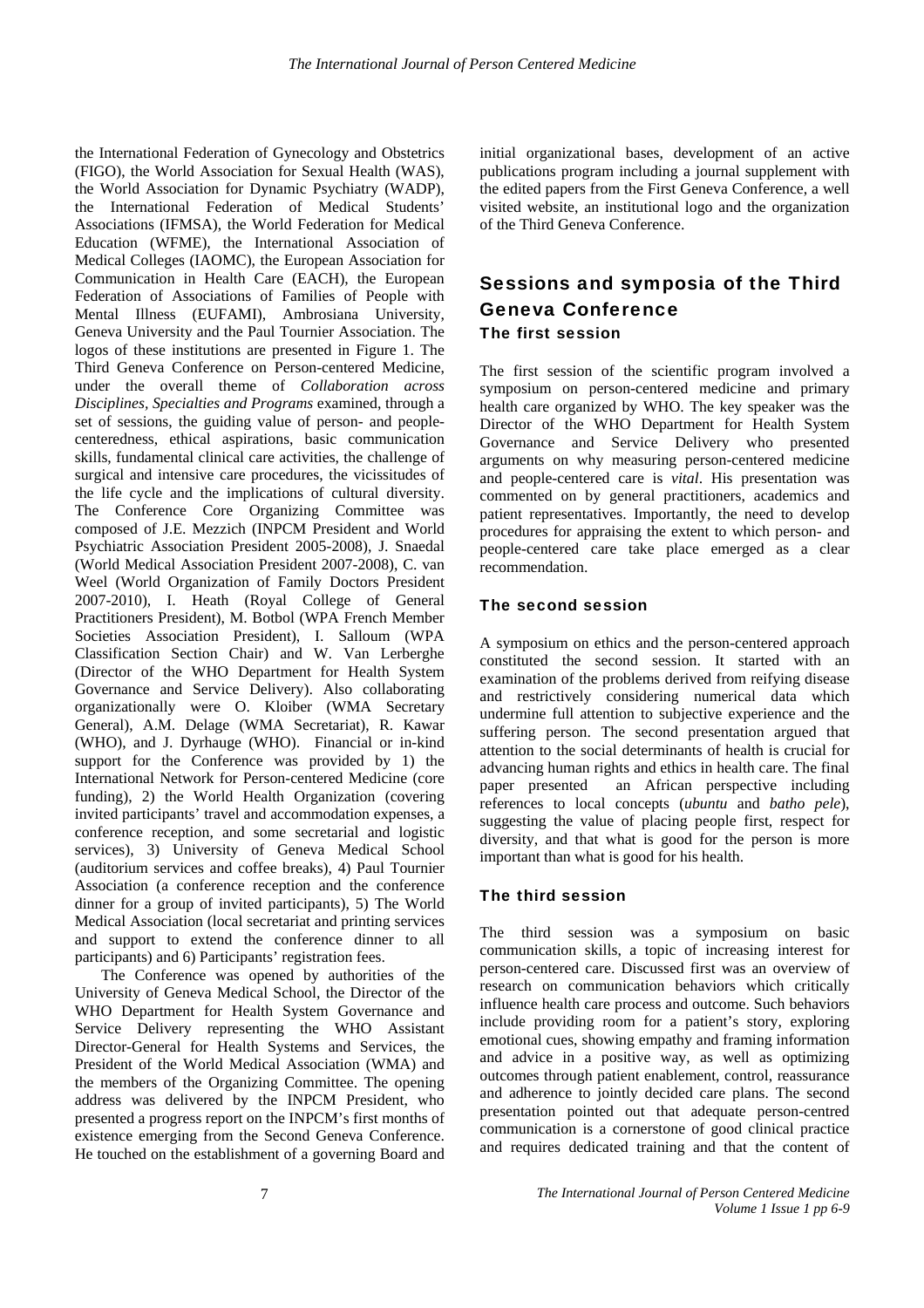person-centeredness can vary depending on context and culture. It included interactive discussions attending to literature-based guidelines and participants' views. The third presentation on clinical teaching reviewed interviewing educational technologies, while consistently focusing upon person-centered principles.

# The fourth session

The fourth session examined central clinical care activities from a person-centered perspective. The first presentation on personalized diagnosis suggested the need for a paradigmatic shift by focusing on both ill and positive health and the whole person and reported on international<br>surveys and focus groups vielding salient surveys and focus groups yielding salient recommendations for improving diagnostic systems. The second reviewed treatment plans as the written record of shared decisional and interactive processes between patients and clinicians, aimed at achieving desired life goals beyond the illnesses that threaten hopes and dreams. A third presentation charged that most contemporary medical treatment is focused on relief of acute symptoms of illness, rather than on the promotion of health and wellbeing and that specific procedures are emerging to facilitate the latter. The final presentation commented on current clinical services with constrained incentives based on volume rather than persons' values and reviewed evolving person-centered *medical home models* that demonstrate the challenges and rewards of transforming practices and which are gaining acceptance from health professionals, business leaders and policy makers.

# The fifth session

The fifth session involved a panel discussion on special initiatives for person-centered care presented by representatives of international organizations of patients ("focus on the whole person, not just the disease") and medical students ("holistically seeing the person as a whole and not a sum of parts"), Italian ("forming PCM clinical teachers") and British ("need for a medicine of the whole person") universities, the World Federation for Mental Health ("treating the whole person concerning both physical and mental health"), psychodynamic ("selfreflection and self-monitoring of transference and countertransference feelings in daily clinical work") and public health ("global strategy for introduction of the PCM model") programs, and INPCM projects on personcentered diagnosis ("a new model with related regional and national developments") and informational platforms ("to facilitate INPCM internal and external communication and full range of activities").

### The sixth session

The sixth session, a symposium on the team approach in person-centered health care emblematic of the Conference's overall theme, was presented by officers from the global organizations of family doctors, nurses, social workers and pharmacists. For the President of the World Organisation of Family Doctors, responsiveness to the person's needs and values, continuity of care and team work based on common values and objectives, are at the core of person-centered medicine. The International Council of Nurses representative proposed that health systems be redesigned to optimize nursing contributions to health teams in general and to person-centered care in particular. According to the representative of the International Federation of Social Workers, these professionals bring emphases on contextualization and the patient's empowerment to person-centered team work. Finally, the representative of the International Pharmaceutical Federation highlighted the specific expertise that pharmacists can bring to collaborative practices in a variety of hospital and ambulatory settings and to adherence to care programs.

### The seventh session

Seventh in the core program was a symposium on personcentered care in the context of surgical and intensive procedures. First discussed was person-centered surgery, which reviewed the importance of dialogue under time pressures, the need for understanding the person's condition and avoiding harmful procedures. Next, a presentation from the International Federation of Gynecology and Obstetrics reviewed the enormous development of multiple marker screening in early pregnancy which has led to more individualized informed consent decision making and counselling, as well as to health care system efficiencies. Finally considered were experiences at a Mongolian hospital intensive care unit where simple procedures such as providing a protective gown and conducting auscultation with body positions that afford greater patient privacy, seemed to enhance personcentered and more effective care.

### The penultimate session

Next was a symposium on life cycle and personcentered care. It started with a presentation on personcentered pediatric care, which emphasized the uniqueness of every child, the importance of attending to his physical, emotional, social and spiritual needs through primary, secondary and tertiary prevention. A discussion of old-age person-centered care followed, which pointed out that personal lifestyle and historical patterns of diseases influence the presentation of symptoms and needs. It also noted that clinical care should pay special attention to abilities and disabilities to decide on a care plan, which should be designed considering the patient's wishes and aspirations. Completing this symposium was an examination of human development as fundamental to defining a person and person-centered care. Such